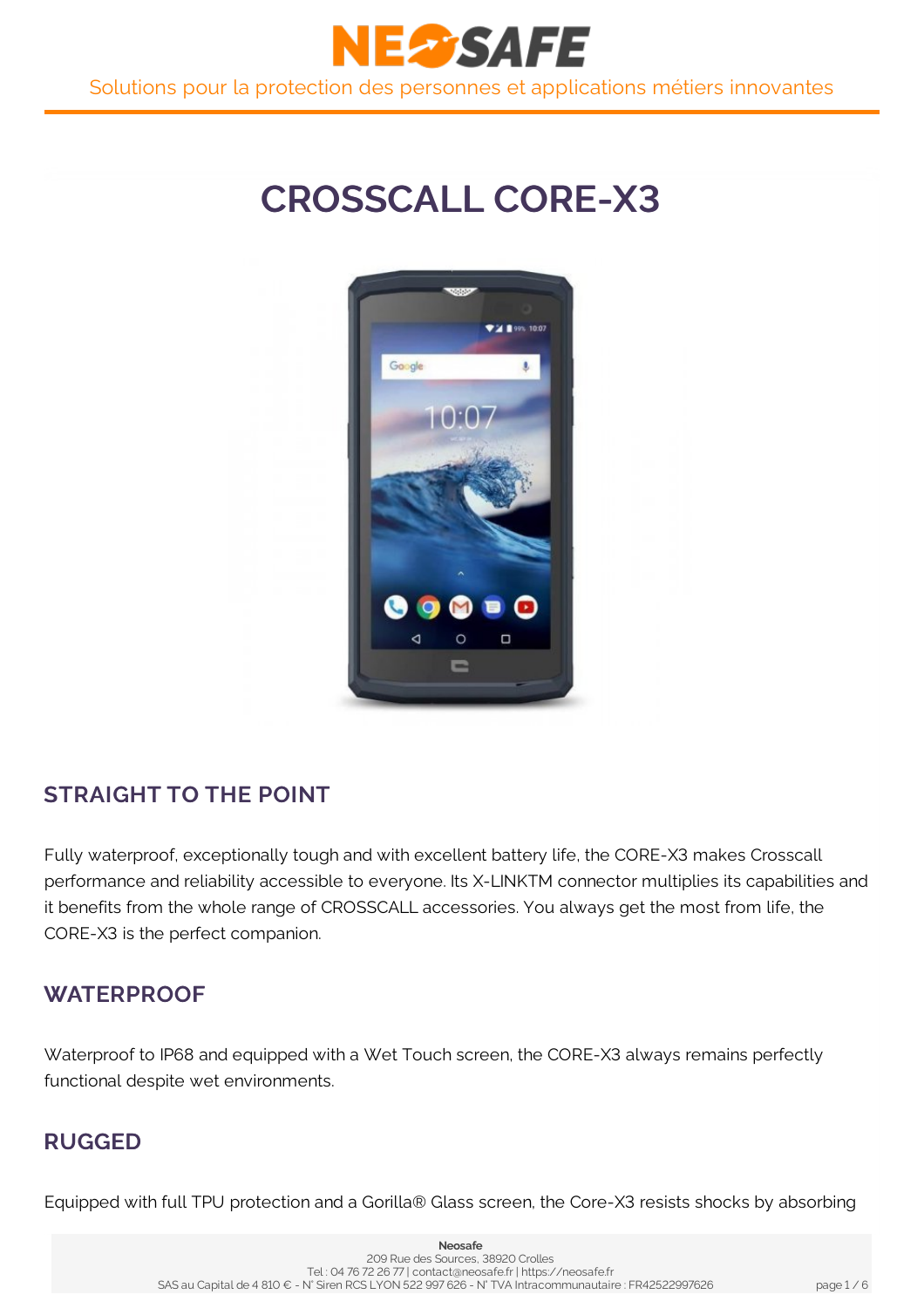them.

# **INDEPENDENCE**

The CORE-X3 offers several days of battery life thanks to its 3500 mAh battery, even in intensive use.

# **ACCESSORIES**

The CORE-X3's magnetic connector ensures it is compatible with all X-LINK™ accessories.

#### **REINFORCED FASTENING**

The X-BLOCKER included with the CORE-X3 reinforces and secures the X-LINKTM fixing on any support.

#### **ACCESSIBLE**

Versatile, resistant and powerful, the Core-X3 has been designed primarily to meet the requirements of the majority of people.

# **TECHNICAL SPECIFICATIONS**

| <b>Dimensions</b> | 152,5x79x12,5mm                                                                                |
|-------------------|------------------------------------------------------------------------------------------------|
| Weight            | 213 g                                                                                          |
| Colour            | Dark blue                                                                                      |
| Operating system  | AndroidTM                                                                                      |
| Version           | 8.1.0 OREO                                                                                     |
| Processor         | QUAD-CORE 1,4GHZ                                                                               |
| Type              | Qualcomm® SnapDragon™ SD425                                                                    |
| <b>SAR Head</b>   | 1,528 W/kg                                                                                     |
| SAR Body          | 1,363 W/kg                                                                                     |
| Languages         | FR, EN, ES, ALL, IT, PT, NL, HR, DK, FI, NO, PL, SL, SE,<br>CN, CZ, EE, LV, LT, HU, SK, SI, RU |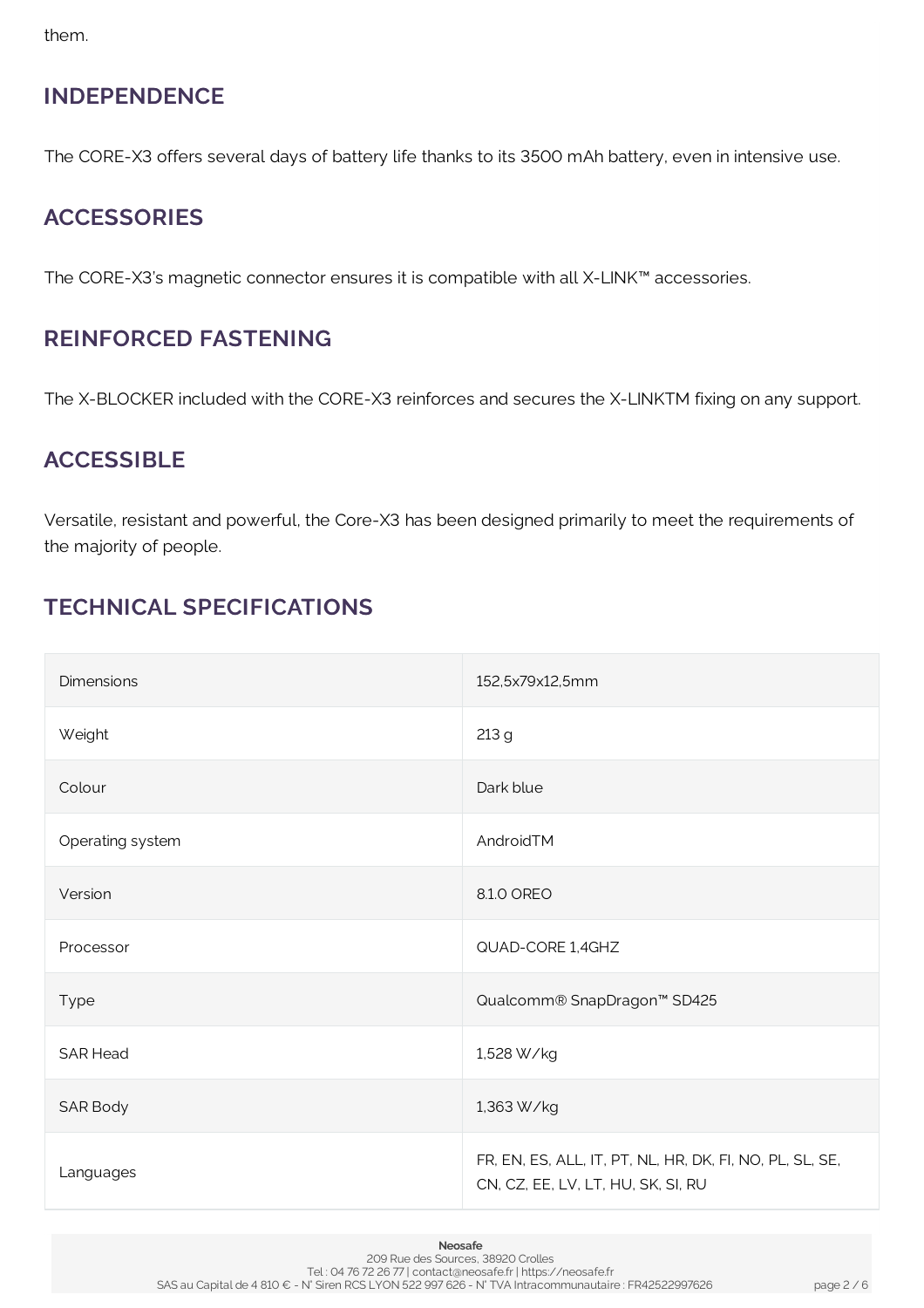# **OUTDOOR SPECIFICATIONS**

| IP rating             | <b>IP68</b>                       |
|-----------------------|-----------------------------------|
| Waterproofness        | 1,5m / 30mn                       |
| Dustproofness         | Totale                            |
| Operating temperature | $-25^{\circ}$ C / $+50^{\circ}$ C |
| Resistance standard   | MIL STD 810G                      |

#### **SCREEN**

| <b>Size</b>  | 5"                                                         |
|--------------|------------------------------------------------------------|
| <b>Type</b>  | IPS Corning Gorilla® Glass 3, 0,7 mm, Wet & Glove<br>touch |
| Touch screen | Capacitive screen, 5 points                                |
| Resolution   | 1280 x 720 pixels, HD, 16 million colours                  |
| Contrast     | 450 cd/ $m2$                                               |

#### **BATTERY**

| Type         | Li-Ion Polymère |
|--------------|-----------------|
| Capacity     | 3500 mAh        |
| Talk time    | 27h             |
| Standby time | 30 days         |
| GPS time*    | 8h              |

#### **MEMOMRY**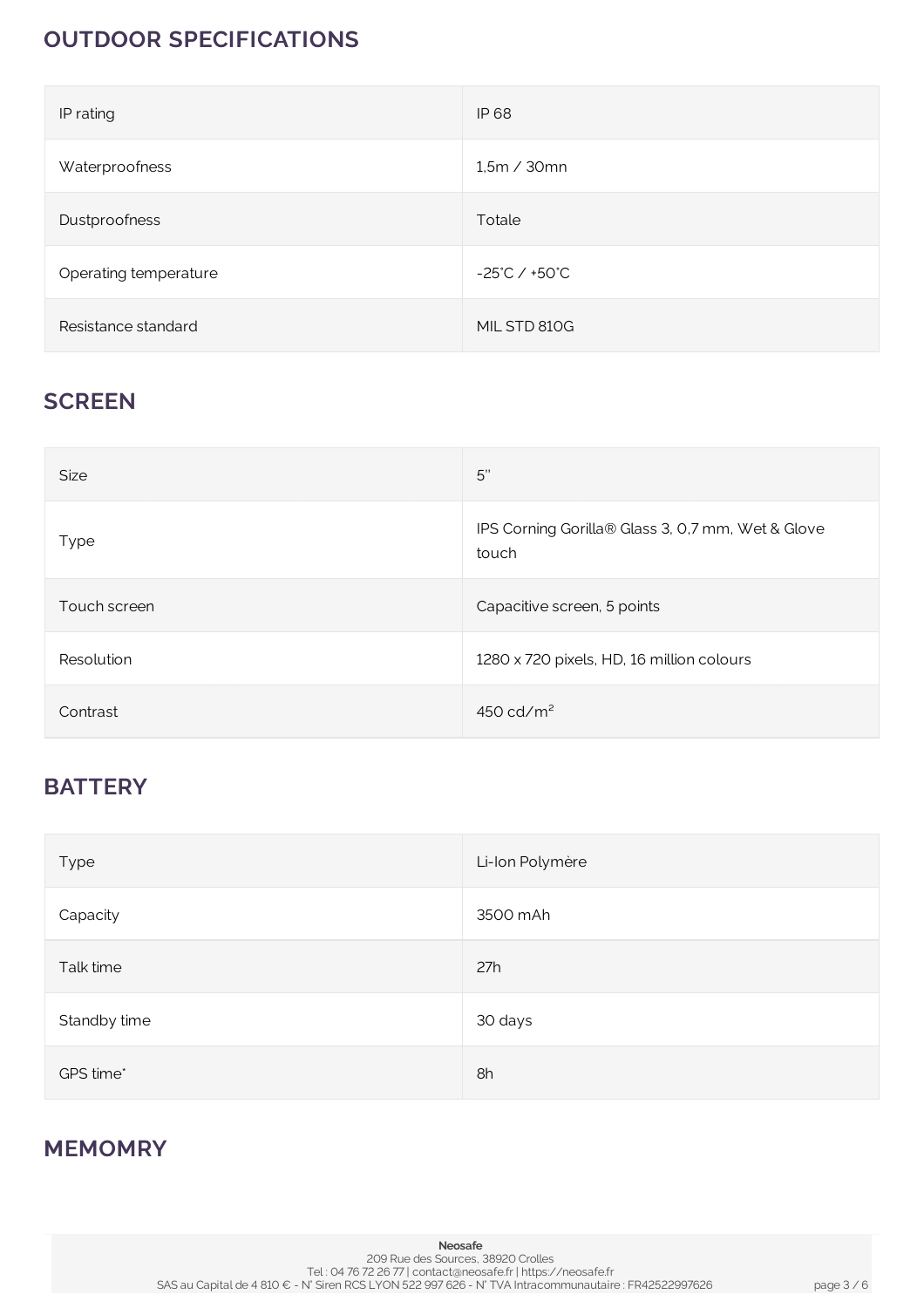| Flash               | 16 Go        |
|---------------------|--------------|
| <b>RAM</b>          | 2 Go         |
| External (Micro SD) | Up to 128 Go |

# **PHOTO**

| Camera              | 8 MP           |
|---------------------|----------------|
| Autofocus           | Yes            |
| Digital Zoom        | x8             |
| Flash               | LED            |
| Torch               | Yes(0,5W)      |
| Front-facing camera | 5 MP fix focus |
| Supported formats   | <b>JPEG</b>    |

# **VIDEO**

| Resolution        | FHD 1080p / HD 720 p @ 30 fps |
|-------------------|-------------------------------|
| Supported formats | MPEG4, H.263, H.264           |

# **RÉSEAU & NETWORK & CONNECTIVITY**

| <b>SIM</b>     | DUAL SIM or SIM + micro SD |
|----------------|----------------------------|
| Type           | Nano SIM                   |
| 2G (GPRS/EDGE) | 850/900/1800/1900 MHz      |
| 3G (HSPA+)     | 900/2100/1900 Mhz          |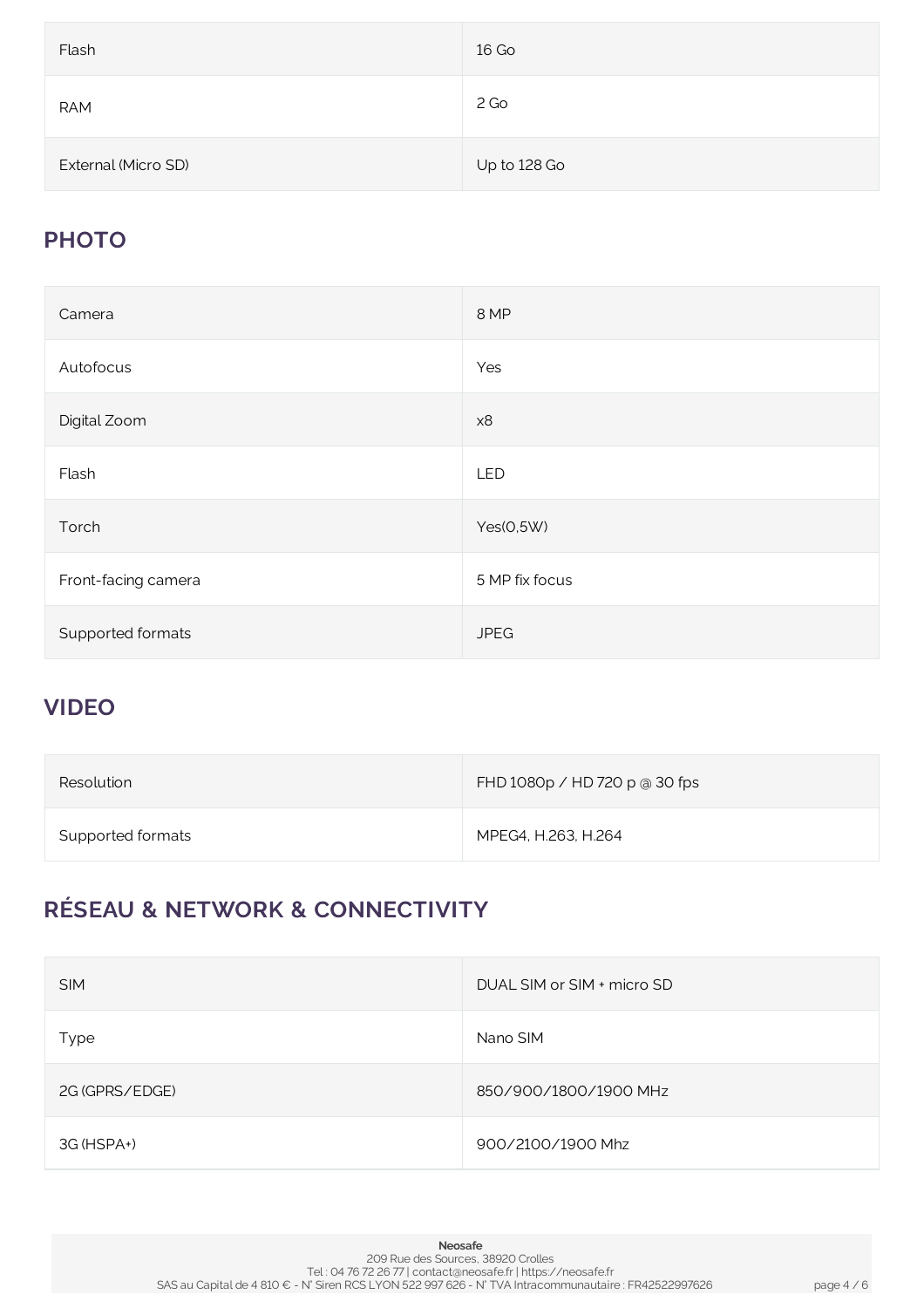| 4G (LTE)          | Band 1: 2100/2:1900/3:1800, 8:900/28:700/7:<br>2600/20:800 MHz |
|-------------------|----------------------------------------------------------------|
| HD Voice 3G       | Yes                                                            |
| VoLTE             | No (SFR version only)                                          |
| <b>VoWIFI</b>     | No (SFR version only)                                          |
| <b>WIFI</b>       | 802.11 b/g/n 2,4GHz                                            |
| <b>Bluetooth®</b> | v 4.2 LE                                                       |
| Supported formats | SDP/GAP/A2DP/AVRCP/HSP/HFP/OPP/PBAP                            |
| <b>NFC</b>        | Yes                                                            |
| <b>USB</b>        | 2.0 type-C                                                     |
| <b>OTG</b>        | Yes                                                            |
| X-LINK            | Yes                                                            |

# **MESSAGING**

| SMS/MMS           | Yes              |
|-------------------|------------------|
| Email             | POP/MAP/Exchange |
| Instant messaging | Duo              |

# **AUDIO**

| Headphone Jack | 3,5mm waterproof         |
|----------------|--------------------------|
| Supported      | AMR, MIDI, MP3, AAC, WAV |

# **LOCALISATION**